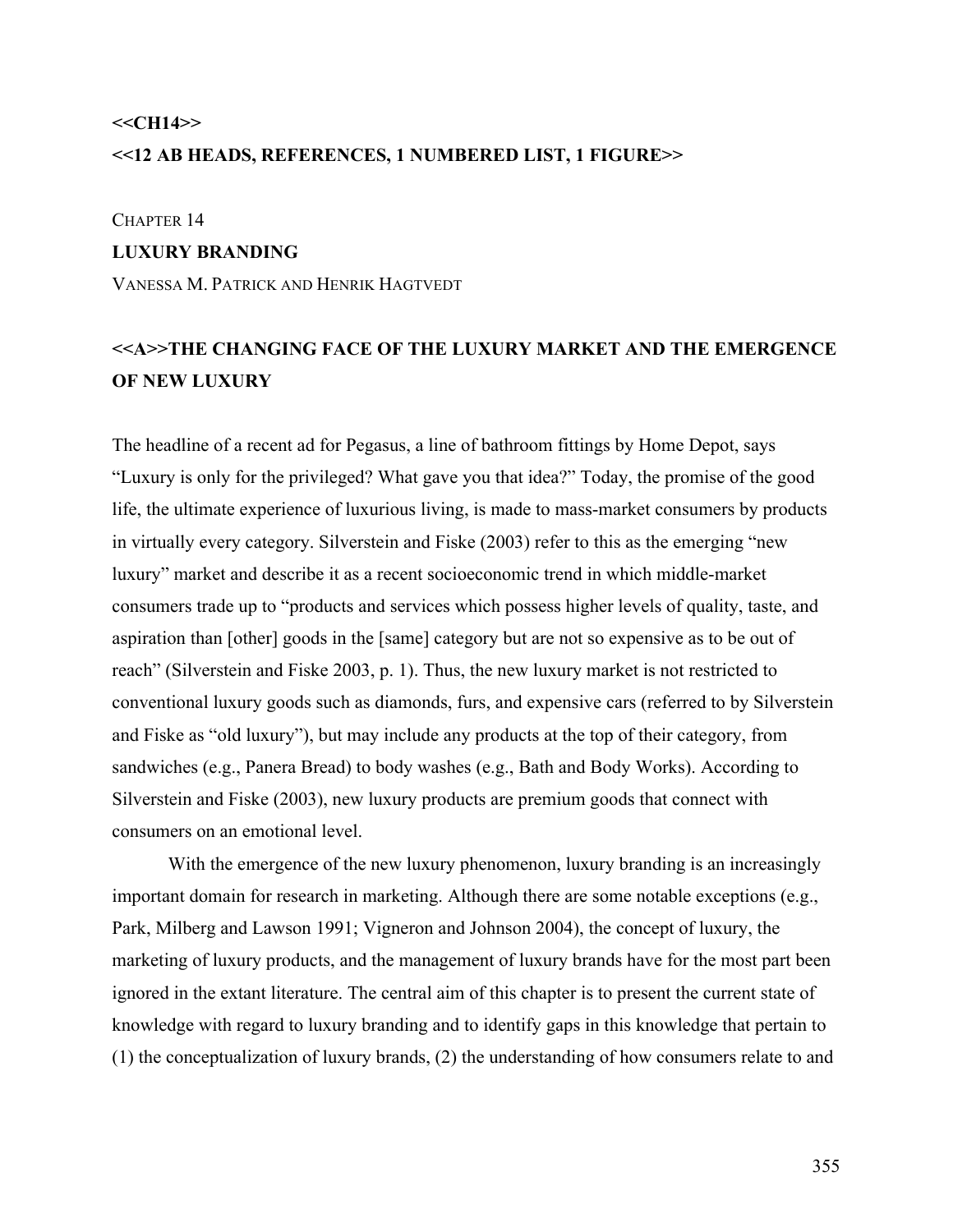process information about luxury brands, and (3) the identification of the benefits and risks inherent to managing the luxury brand concept.

In the remainder of the chapter, we first distinguish between the notions of new luxury and old luxury. Next we present a brief review of the state of the knowledge about the marketing of luxury products and brands. A great deal of this research investigates how a luxury brand should be managed from a marketer's point of view, a notion consistent with old luxury branding. Notably, however, some recent research has provided insight into the motivations driving luxury brand choice. After reviewing the relevant literature, we identify some critical gaps, with a focus on the reconceptualization of luxury brands, the need for an increased understanding of consumer processing of the luxury brand concept, and benefits and risks inherent to managing the luxury brand concept. Please see Figure 14.1 for a diagrammatic summary of extant and future research.

<<**FIGURE 14.1 NEAR HERE>>**

## **<<A>>HOW DIFFERENT IS NEW LUXURY FROM OLD LUXURY?**

Traditionally, underlying the consumption of luxury goods was the principle of rarity (Veblen 1899). However, Silverstein and Fiske (2003) identified a new type of luxury-goods consumer responsible for democratizing the luxury market (Tsai 2005). These middle-market consumers selectively trade up to "higher levels of quality, taste and aspiration." Indeed, these luxury brands have helped the middle class attain the perception of prosperity (Schwartz 2002). Not only is luxury being democratized, but the goods traditionally considered luxury are also changing. Traditional luxury categories such as furs, watches, and jewelry, are being replaced by home appliances, fine dining, bath soap, and travel. Indeed, according to Danziger (2005), the old luxury was defined by product category, while the new luxury is independent of product category and is all about the experience.

The total market for luxury products and services in 2007 contributed to \$321.9 billion in consumer spending Unity Marketing 2008). Notably, this did not include the ever-expanding new luxury marketplace. Indeed, the emergence of new luxury in virtually every product category and the democratization of luxury (Tsai 2005), making the luxury experience accessible to more consumers, is viewed by many observers as a radical transformation of the luxury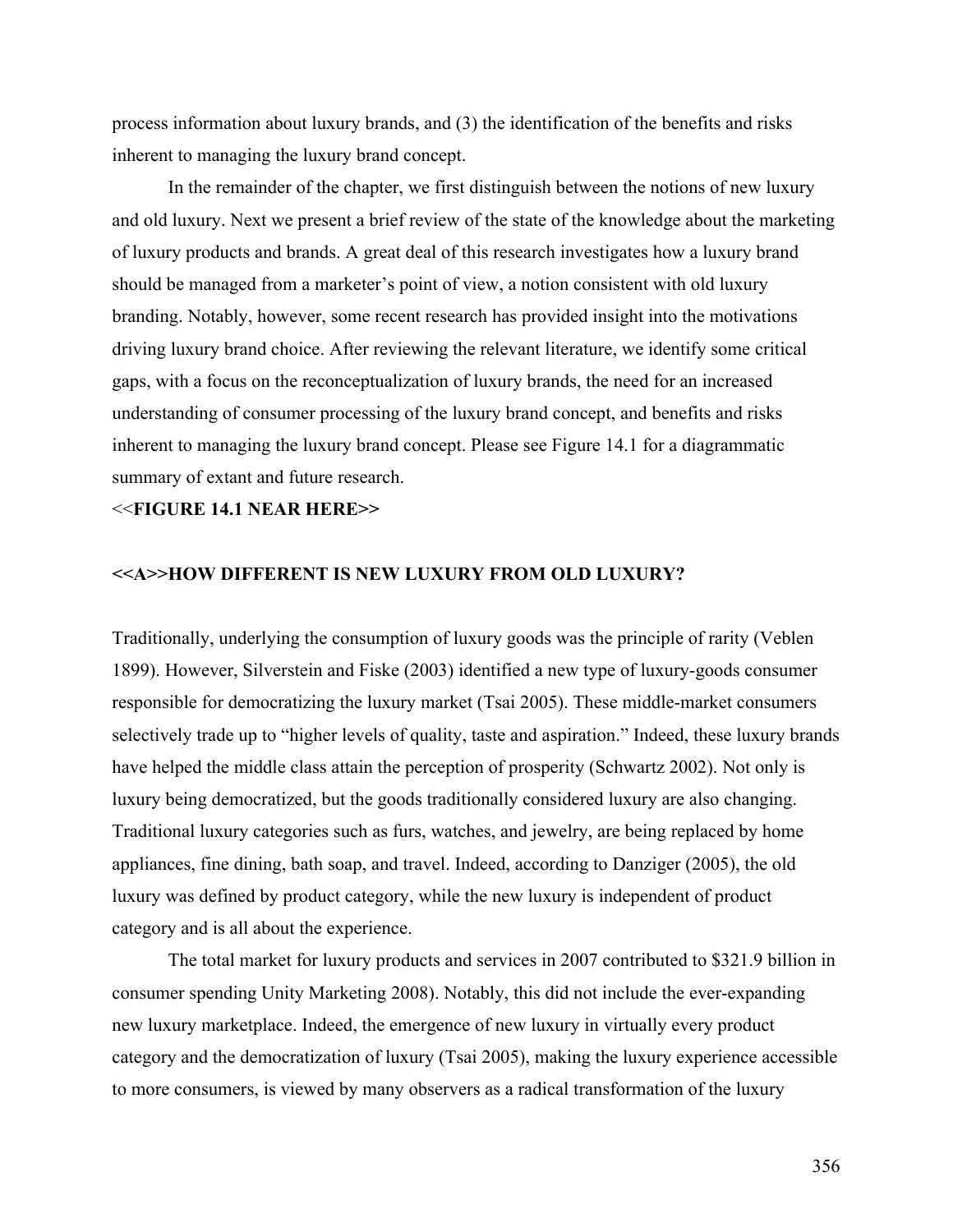market. However, if the terms *old luxury* and *new luxury* are to facilitate understanding and discussion of this transformation rather than confuse the issue of what luxury really is, the relationship between the two concepts should be clarified. The latter concept is differentiated from the former concept in that it is not restricted to specific product categories. Further, the aspect of conspicuous consumption is less important for the latter concept, giving way to a more complete focus on experience, affect, and hedonism. Notwithstanding this trend in the marketplace, old luxury clearly exists alongside new luxury. Further, consumers' perceptions of old luxury inform their perceptions of new luxury, and the clear distinction between the two concepts is somewhat arbitrary. However, the distinction may nonetheless be useful for brand management in the current marketplace. While the old luxury market focused on the status and prestige of the brand, the new luxury market focuses on the pleasure and emotional connection the consumer has with the brand. In the old luxury market, brand management entailed managing the attributes, features, and image of the brand so as to convey the perception of luxury to consumers.

Notably, what constitutes luxury today is reflective of the changing nature of consumer needs, specifically the evolution of utilitarian or basic needs to hedonic or higher order needs. Many consumers no longer struggle to meet basic needs of survival, security, and comfort but strive toward enhancing their pleasure and broadening their life experiences. As the face of the luxury market rapidly changes, the issue of how luxury brands can and should be strategically and dynamically managed so they connect with consumers on an emotional level, ensuring that the consumer derives pleasure from the brand experience at each encounter, becomes an important issue to academic researchers and marketers.

## **<<A>>REVIEW OF THE EXTANT LITERATURE ON LUXURY BRANDING**

### **<<B>>What Is a Luxury Brand?**

Merriam-Webster's dictionary (2009) defines luxury as "a condition of abundance or great ease and comfort" or "something adding to pleasure or comfort but not absolutely necessary." This popular notion illustrates a clear link between the concept of luxury and the concept of hedonic consumption (Hirschman and Holbrook 1982). Indeed, Vigneron and Johnson (2004), citing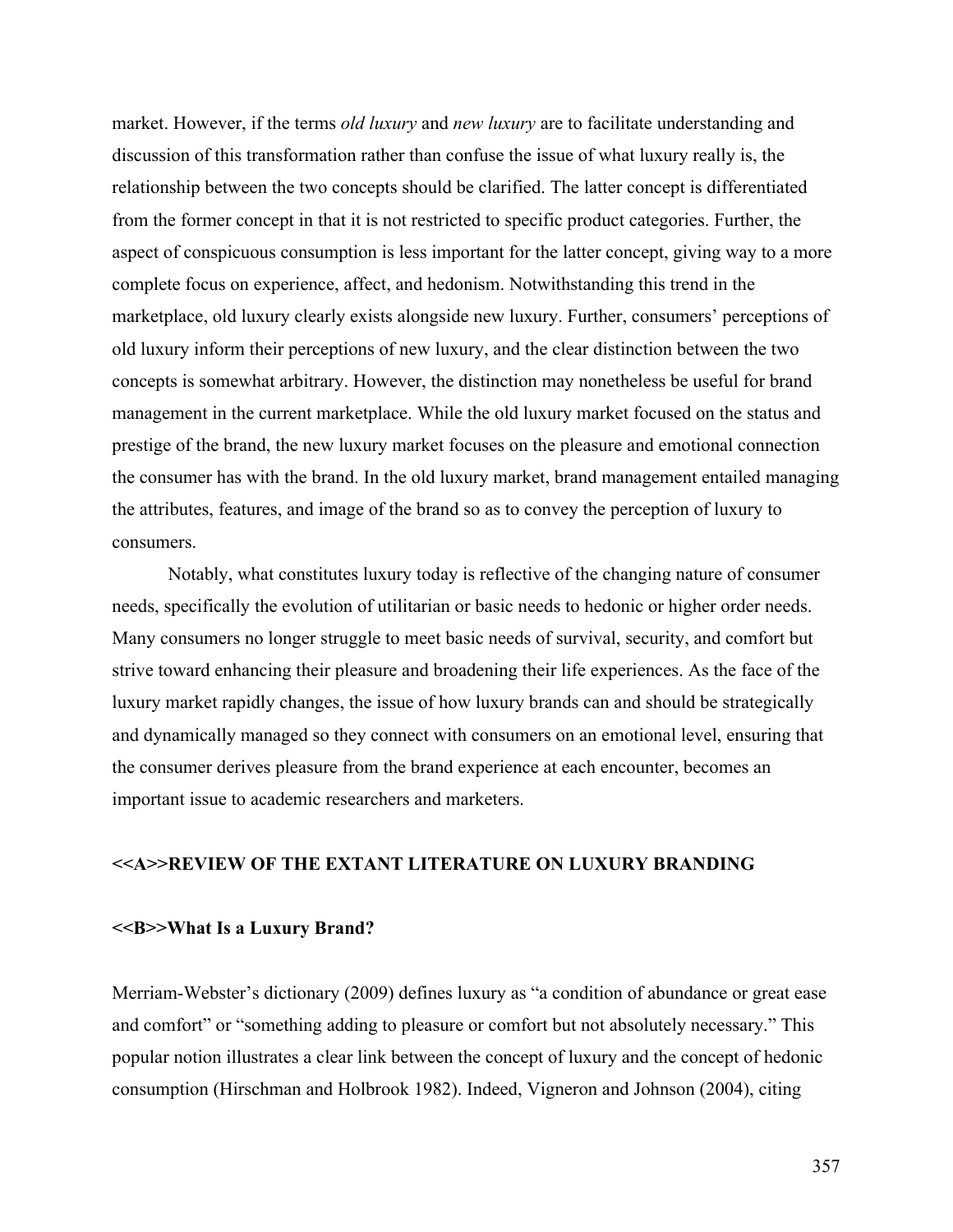Kapferer (1997), describe luxury products as those that provide extra pleasure and flatter all senses at once. They expand on this description to argue that psychological benefits, rather than functional benefits, are the main factor distinguishing luxury products from nonluxury products. Berry (1994) distinguishes luxury products from necessities by suggesting that necessities are utilitarian objects that help relieve the unpleasant state of discomfort while luxuries are seen as desirable objects that provide pleasure. Others have defined luxury products as those for which the ratio of functionality to price is low, but for which the ratio of intangible and situational utility to price is high (Nueno and Quelch 1998).

In this chapter, we put forward a consumer-focused definition of luxury brands that is reflective of current market trends and the emergence of new luxury. We conceptualize a luxury brand as one that is at the top of its category in terms of premiumness and connects with consumers on an emotional level, providing pleasure as a central benefit (Hagtvedt and Patrick 2008a). We suggest that this formulation of a luxury brand captures the prerequisite of premiumness for luxury but emphasizes the delivery of emotional benefits that constitute the primary benefit obtained by the consumer.

### **<<B>>What Are the Correlates of Luxury Brands?**

Extant research has investigated the different aspects of a brand that signal luxury to consumers. Although this research has largely examined what might be considered most relevant for old luxury, some of these brand correlates remain important for new luxury as well, although empirical research is needed to determine which ones they are.

Phau and Prendergast (2000) suggest that luxury brands are those that imply exclusivity, have a strong brand identity, have high brand awareness, and are perceived to be high quality. Indeed, other research systematically investigates the multidimensional nature of the luxury brand concept and suggests how these dimensions should be managed for creating lasting luxury brand value. Vigneron and Johnson (2004), for instance, propose five key dimensions of a luxury brand: perceived quality, perceived conspicuousness, perceived uniqueness, perceived extended self, and perceived hedonism. The first of these dimensions simply refers to the expectation that luxury brands should offer superior performance (Gentry et al. 2001). While an important source of revenue expansion for firms is increased purchase intent induced by increased perceptions of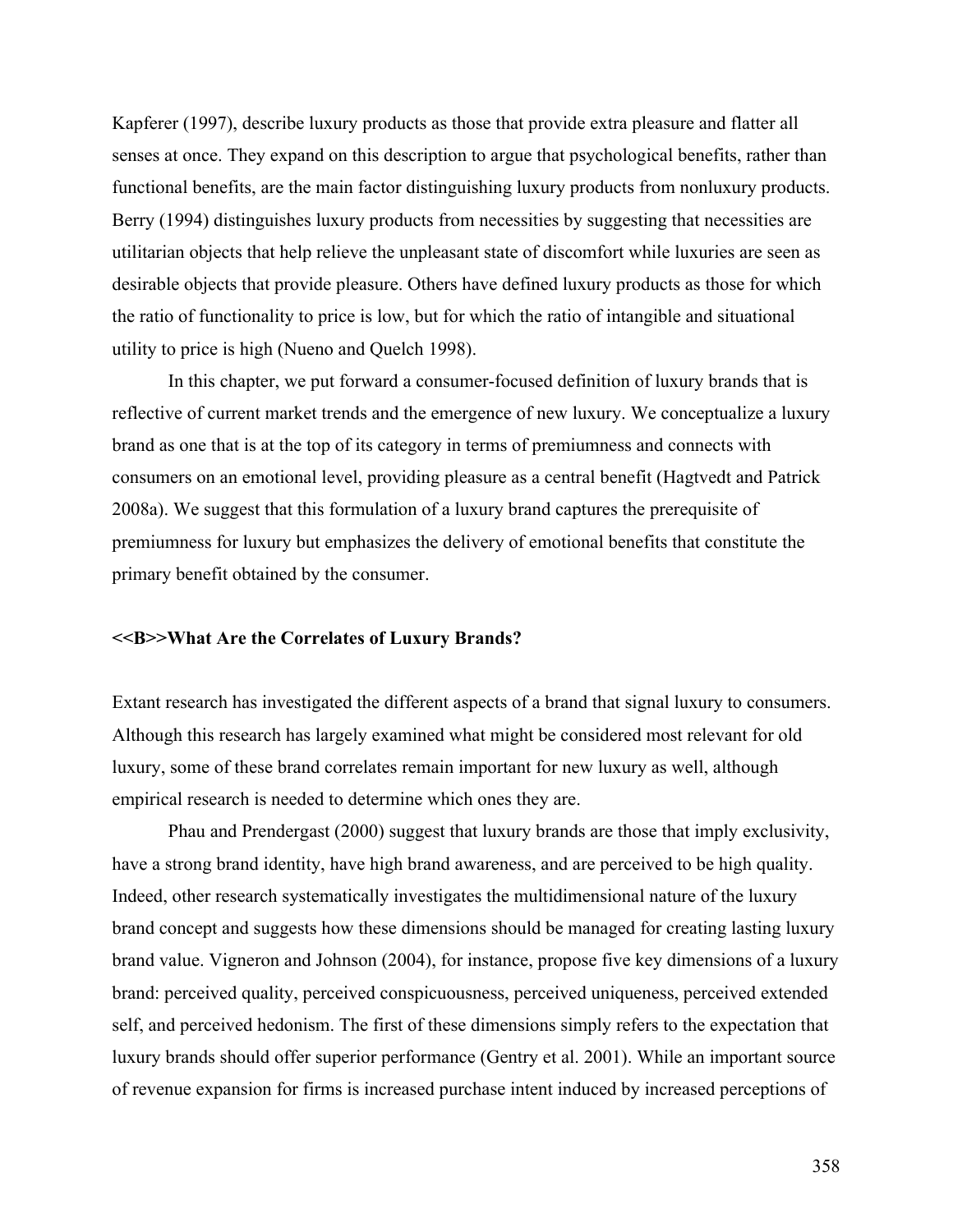quality (Rust, Moorman, and Dickson 2002), luxury also implies premium pricing that could deter some consumers who might prefer a value-for-money proposition that connotes more quality per dollar spent. For the next three dimensions of luxury, a high price is, in fact, desirable. The concept of conspicuous consumption suggests that consumers purchase conspicuous goods because of their social signaling effect. These consumers thus achieve an enhanced level of status or prestige that sets them apart from others (Veblen 1899). Indeed, some research has even suggested that consumers' propensity to purchase a luxury brand is dependent on their susceptibility to interpersonal influence (Bearden and Etzel 1982). Perceived uniqueness or scarcity of the products adds to this social signaling effect, and firms sometimes incorporate this into brand strategies. For instance, Ferrari promised not to produce more than 4,300 vehicles despite a more than a two-year waiting list for its cars, and Christian Dior even sued supermarkets for carrying its products, fearing that wide availability could hurt its exclusive image (cited in Amaldoss and Jain 2005). The underlying assumption here is that luxury brands may serve to classify or distinguish consumers in relation to others. Consumers may also integrate the symbolic meaning of these brands into their own identity (Holt 1995). Belk's (1988) concept of extended self suggests that possessions may form part of a consumer's identity, and the construction of the self thus seems to be a factor in luxury consumption (Vigneron and Johnson 2004).

The last dimension, perceived hedonism, refers to the sensory gratification, as opposed to the social context, of luxury consumption. The hedonic aspect of luxury consumption thus refers to the intrinsic pleasure and emotional reward derived from the consumption experience itself (Hirschman and Holbrook 1982). This notion also is in line with Silverstein and Fiske's (2003) new luxury, that is, premium goods that connect with consumers on an emotional level, and it allows for luxury branding across a wide variety of product categories. After all, pleasure is not only a fundamental human drive (Higgins 1997), but it is universally applicable in that a consumer may be delighted and feel sensory and emotional gratification through the consumption of virtually any product category. Indeed, the "luxury fever" (Frank 1999) that has purportedly swept the nation is proposed to be not the pursuit of furs, diamonds, and cars, but of traditionally functional items like grills, washing machines, and lawnmowers. Further, although the rarity principle underlying conspicuous consumption (Dubois and Paternault 1995; Veblen 1899) may be counteracted by a high availability of products belonging to a luxury brand, there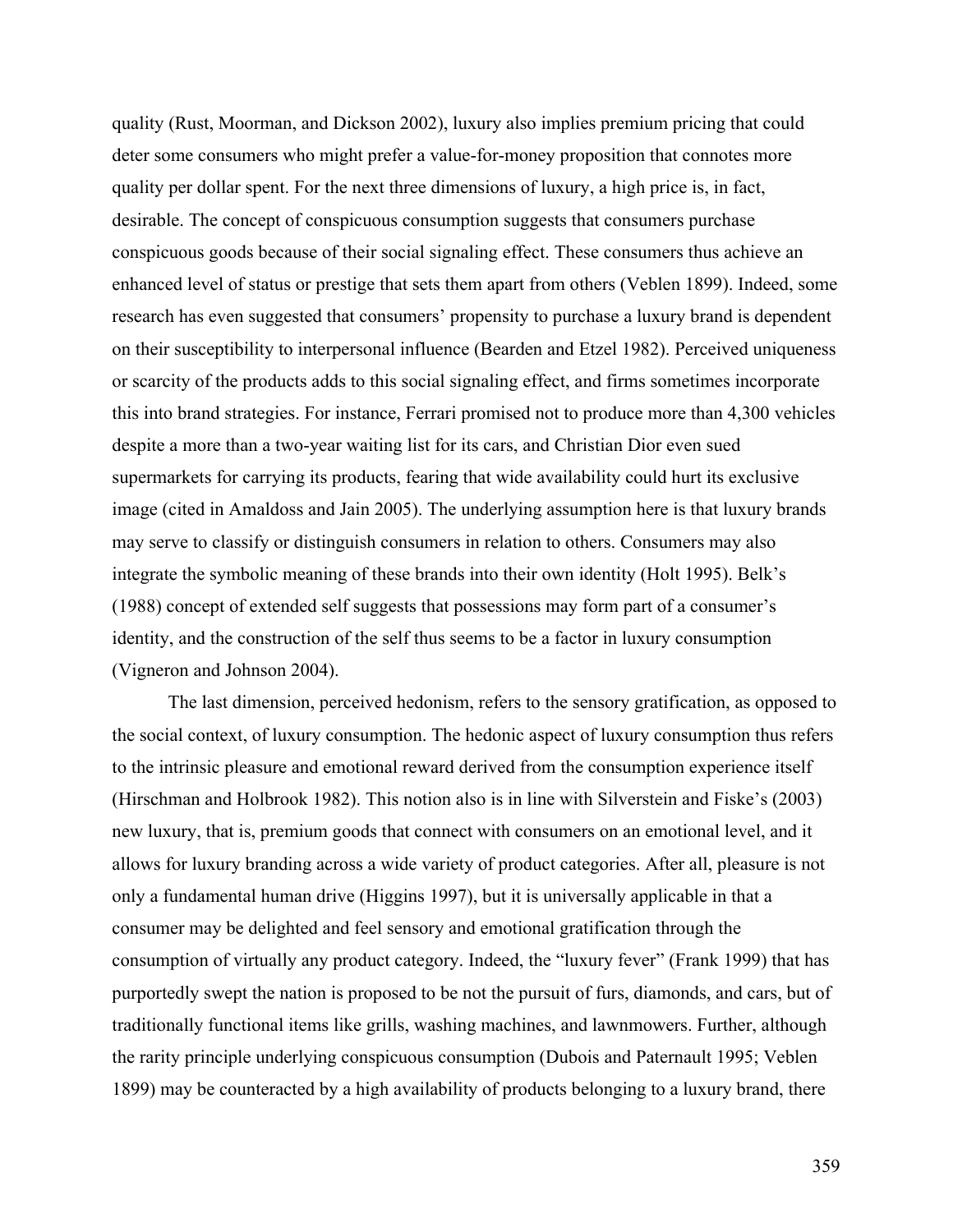is no evident reason why consumers would be averse to sensory and emotional gratification in abundance.

#### **<<B>>Consumer Choice of Luxury Brands**

Although research on luxury branding from a consumer's perspective is still at an early stage, some extant literature sheds light on motivations that drive consumers to choose luxury products and on conditions that facilitate choice of a luxury brand option. Early research motivated by economic theory has analyzed the consumption choices of affluent consumers (Dubois and Duquesne 1993; Dubois and Laurent 1993; Veblen 1899), the role of snobbery and conspicuousness in consumption choices (Leibenstein 1950), and the economic and political factors that drive luxury purchases (Vigneron and Johnson 1999). Other research has investigated consumer characteristics that predispose them to luxury consumption. Bearden and Etzel (1982) have shown that for consumers susceptible to interpersonal influence, approval from their reference group is a strong motivator for luxury brand choice. Dubois and Laurent (1994) suggest that individuals with high hedonistic and perfectionist motives are more likely to purchase luxury products, but feelings of guilt, on the other hand, dissuade consumers from making these purchases (Kivetz and Simonson 2002). Wong and Ahuvia (1998) illustrate that Asians and Westerners differ in their motivations to purchase status goods and luxury brands, implicating cultural differences as a driver of luxury consumption. They assert that since East Asian culture is based on an interpersonal construal of self, Asians (vs. Westerners) tend to be influenced by group norms and goals, leading to a preference for public and visible possessions that communicate financial achievement. Conversely, Asians appear less likely than Westerners to display materialistic behavior based on personal tastes, traits, or goals. In a similar vein, Tsai (2005) discusses the differences between socially oriented and personally oriented consumers in terms of the luxury market, and also provides recommendations for enhancing luxury-brand purchase value for personally oriented consumers.

There are also scattered research findings that illuminate some situational factors that drive brand choice. Mandel, Petrova, and Cialdini (2006) demonstrate that when a depicted media personality is perceived to be similar and the media depiction is one of success (vs. failure) consumers tend to exhibit increased expectations of their own future wealth along with a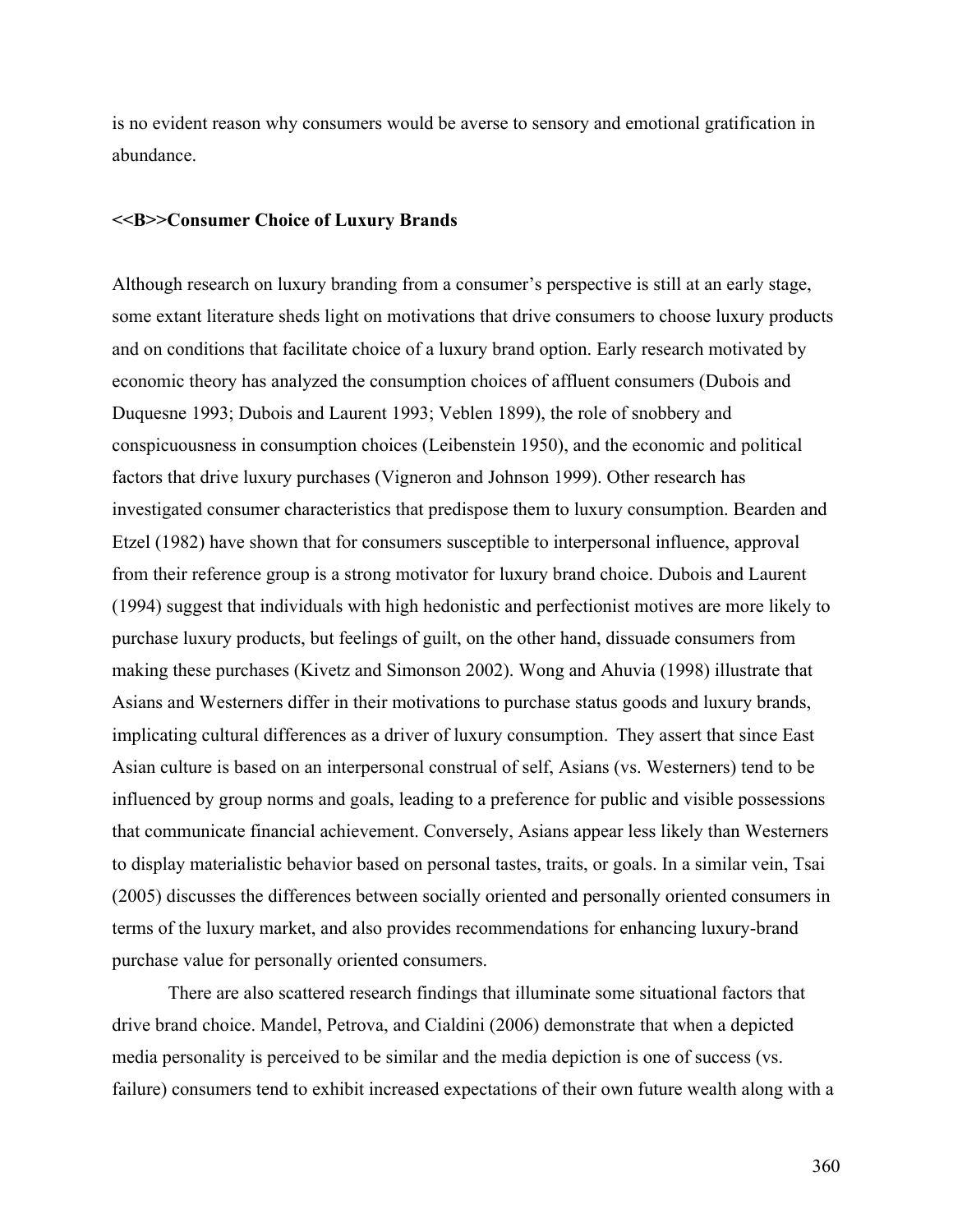preference for luxury brands. Chartrand and colleagues (2008) demonstrate that primed exposure to a premium/luxury concept (e.g., walking past Nordstrom) activates a prestige goal and results in an increased propensity to choose a luxury product (choice of a more expensive pair of socks). Kivetz and Simonson (2002) illustrate that when making a choice between a hedonic experience (going on a cruise) and a utilitarian one (saving for college), feelings of guilt often result in consumers choosing the latter. Interestingly, however, these researchers show that knowledge about these feelings of guilt results in individuals precommitting to luxury over necessities. These researchers show that people do prefer indulgent awards and that these awards are more effective than cash as an incentive to participate in a lottery, underscoring the appeal of luxury and its power to influence consumer behavior.

Dubois and Paternault (1995) discuss how the appeal of luxury can also change in a cycle of aspiration and consumption. These authors suggest that the luxury concept has "dream value." The paradox of luxury marketing is revealed through a regression analysis that shows that for luxury brands, awareness feeds the dream of owning the brand, but purchase makes the dream come true, thereby contributing to destroy it.

## **<<A>>SUMMARY OF THE EXTANT LITERATURE AND IDENTIFICATION OF GAPS FOR FUTURE RESEARCH**

Extant literature has focused a great deal on definitions and conceptualizations of the luxury brand and the correlates of luxury that connote luxury status. This was a reasonable approach since the purpose of the research was to enable better strategic decisions related to management of luxury brands and to determine the extent to which product features and attributes (like price or quality) determined luxury brand status. Early research also investigated the personalityrelated and social factors that drove luxury brand choice. Recent research in consumer behavior has begun to investigate the choice of a luxury brand as a dependent variable and the conditions under which this occurs. In this chapter, we identify three key sets of issues that represent gaps in the current knowledge: how luxury is conceptualized today, how consumers process luxury brand information, and what benefits and risks are associated with the luxury brand concept. These are pertinent today given the changing face of luxury in the marketplace and its emergence in diverse product categories.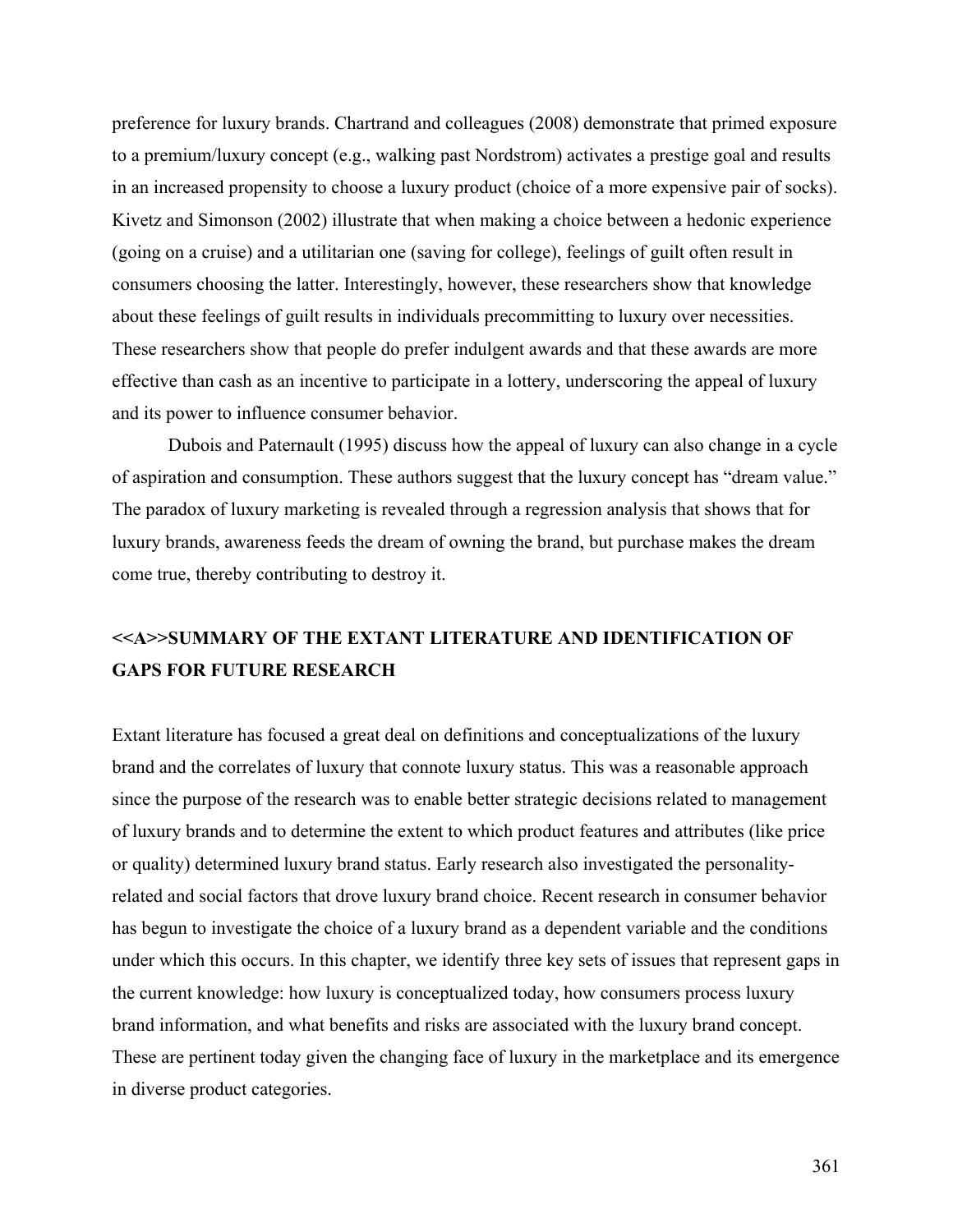First, we suggest a reconceptualization of what constitutes luxury in today's marketplace. We propose that luxury is pursued for its own sake and that the hedonic potential of luxury brands is what primarily distinguishes them from other brands within their category. We assert that the processing style and manner in which consumers respond to the luxury concept remains a "black box" even today. One might derive some insight into this black box from related research on hedonic consumer behavior, but an in-depth understanding of consumer response to the luxury brand concept is lacking in the current literature. Further, this understanding of consumer responses to luxury lends insight to a related issue of how managers can strategically and effectively manage luxury brands with a focus on the benefits and risks a luxury brand affords.

To summarize, we identify three key gaps in the literature and call for future research to illuminate these gaps:

## <<**NL>>**

- 1. To reconceptualize the luxury concept in the context of current market trends and conditions and to determine the source from which consumers derive value from luxury consumption.
- 2. To understand how luxury brands are evaluated, in other words, how consumers process luxury brand information.
- 3. To determine the benefits and risks of managing luxury brands and to provide insights to enable a more effective and strategic management of these brands.

<<**END NL>>**

## **<<B>>Gap 1: Reconceptualizing Luxury Brands**

It is assumed in marketing thought that the greater the benefits are that consumers derive, the more they are willing to pay. Thus, luxury brands have been able to command a premium price for the benefits of status, conspiciousness, and exclusivity. Indeed, extant research demonstrates that consumers view premium prices as indicators of higher quality (Quelch 1987; Garfein 1989; Arghavan and Zaichkowsky 2000; O'Cass and Frost 2002). Further, it is often said that luxury products often are purchased simply because they cost more, without providing additional direct utility over cheaper counterparts (Dubois and Duquesne 1993).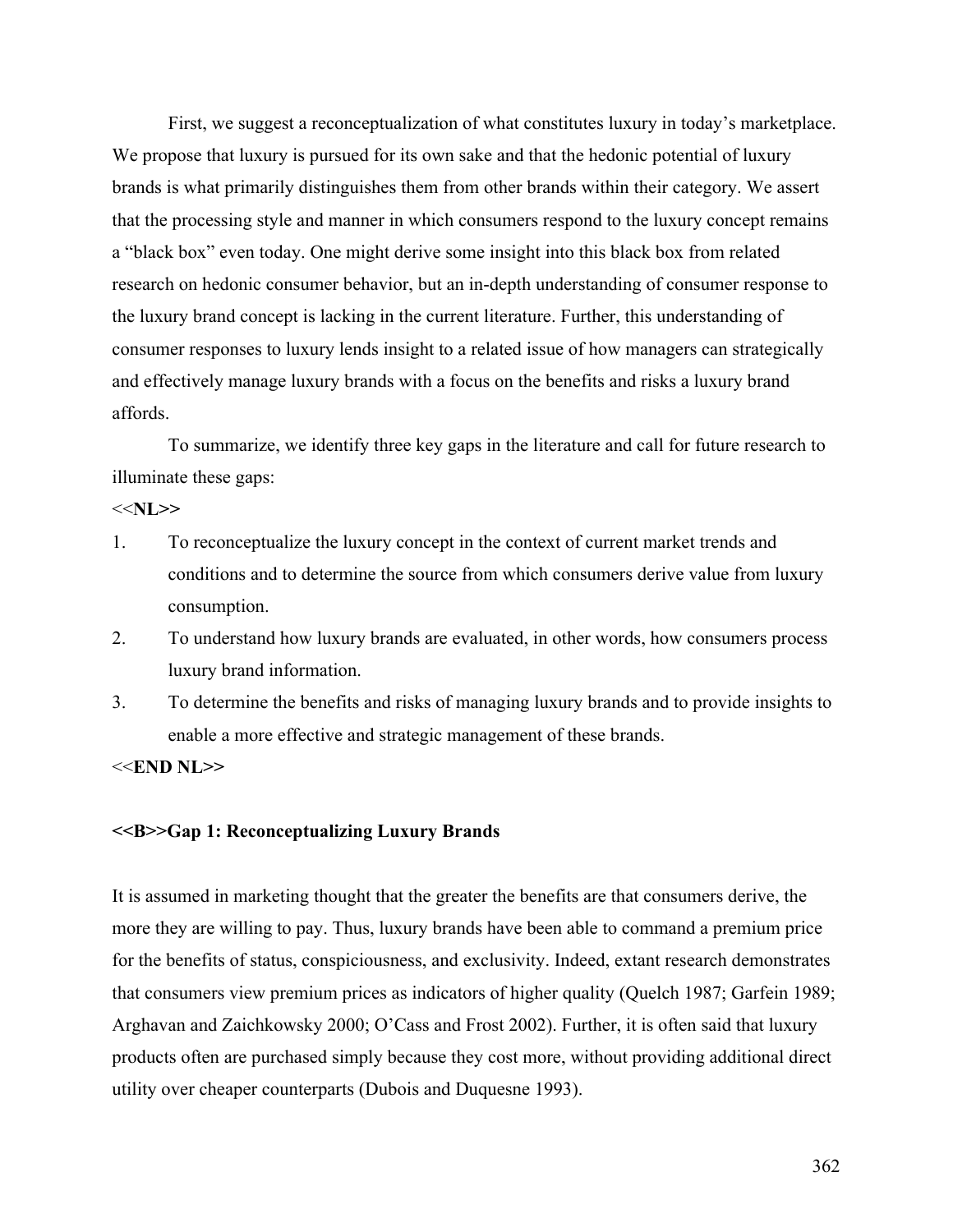However, the real utility a consumer derives from a luxury product is largely psychological, and it is the psychological benefits that distinguish luxury products from nonluxury products and counterfeits (Arghavan and Zaichkowsky 2000). Increasingly, consumers are more willing to spend on luxury experiences, especially for holiday accommodations, home furnishings, food for dinner parties, restaurants, and so on, in other words, for hedonic experiences, status-related items, and products that are going to last a lifetime (Allsopp 2005). Given this, we conceptualize a luxury brand as one that is at the top of its category in terms of premiumness and connects with consumers on an emotional level, providing pleasure as a central benefit.

To better understand consumer response to luxury, we propose that the notion of luxury for its own sake should also be highlighted. Little or no research has been conducted or even proposed in this regard, but there is a growing stream of research in arts and aesthetics that may shed light on the subject. Dissanayake (1995) discusses art in relation to the concept of "making special" or "artifying," tied to religion and ritualistic behavior. In other words, humans have a drive, developed through the process of evolution, to make and experience the extraordinary, and this is what underlies our impulse for artistic creation and consumption. It seems reasonable to propose a parallel for the creation and consumption of luxury. Indeed, Kapferer (1997) refers to luxury as art applied to functional items. Similarly, Hagtvedt and Patrick (2008b) discuss the luxury perceptions inherent in the concept of art, noting that both are tied to a special kind of quest for excellence. Of course, this does not imply that luxury is the most salient or important aspect of art, but that an underlying drive that gives rise to both these expressions of human ingenuity stems from the same source, that is, the desire to experience the extraordinary.

Extant literature asserts that artworks, in the pure sense of the word, are valued in and of themselves and possess no utilitarian value (Hagtvedt and Patrick 2008b; Hirschman 1983). Indeed, it is argued that aesthetic experiences in general must be intrinsically motivated (Averill, Stanat, and More 1998). This intrinsic value is tied to the experience of the extraordinary for its own sake, and thus, following the above argument, pertains also to the concept of luxury. This insight further clarifies the role of hedonism in luxury consumption and exemplifies the relation to and relevance for research on luxury of several separate streams of research, such as those pertaining to arts, aesthetics, design, and hedonic products. Indeed, research in luxury might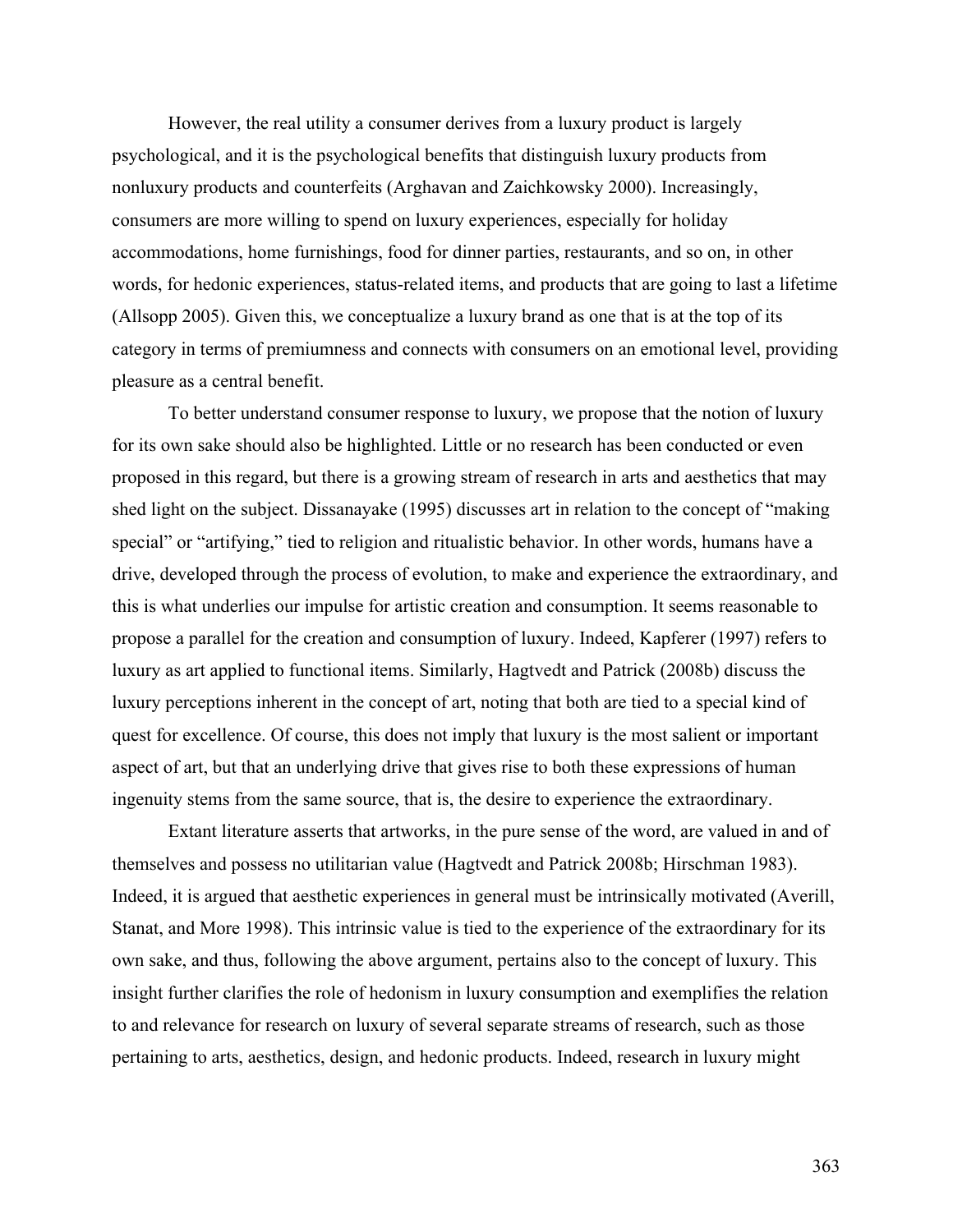greatly benefit from the development of an overarching framework that captures the commonalities between these related areas.

### **<<B>>Gap 2: Understanding Consumer Processing of the Luxury Brand Concept**

Although there has not been much research that explicitly investigates the processing of luxury brand concepts, we can draw on the emerging stream of literature that investigates consumer responses to hedonic products as a starting point. Hedonic goods are multisensory and associated with fun, feelings, pleasure, excitement, and fantasy (Hirschman and Holbrook 1982). Previous research has suggested that hedonic products are evaluated by a different set of criteria (c.f. Yeung and Wyer 2004, 2005) and elicit a different set of consumption goals compared to functional products (Pham 1998).

We propose that luxury brands are also likely to be evaluated based on a different set of criteria than other brands. Given that a luxury brand is defined in terms of the emotional and hedonic benefits it delivers, the extent to which a luxury brand is able to meet affective expectations is more likely to influence evaluation than its performance along a series of attributes (c.f. Patrick, MacInnis, and Park 2007). Consequently, we might posit that if the brand delivers emotional gratification from consumption, the re-experience of this benefit may also be a key driver for repurchase as opposed to satisfaction in terms of specific performance criteria (Hagtvedt and Patrick 2008a). This notion has been supported in the literature in the context of hedonic products, in which Chitturi, Raghunathan, and Mahajan (2008) suggest that while functional products satisfy, hedonic products delight. We would argue that this experience of delight is likely to be a key driver of future purchase, not mere satisfaction, and re-experiencing emotional gratification becomes the consumption goal, not merely repurchase.

As Thomson, MacInnis, and Park (2005) point out, emotional attachment is indeed the tie that binds. Luxury brands constitute a unique context in which to examine some of the key findings in the attachment literature. We would argue that this is a category in which functionality and performance is less important than the emotional connection. The implications for brand loyalty within this category are also an important area for future investigation. Finally, recent research has emphasized the differential processing of brands among different populations, such as, for instance the holistic processing prevalent in Eastern societies versus the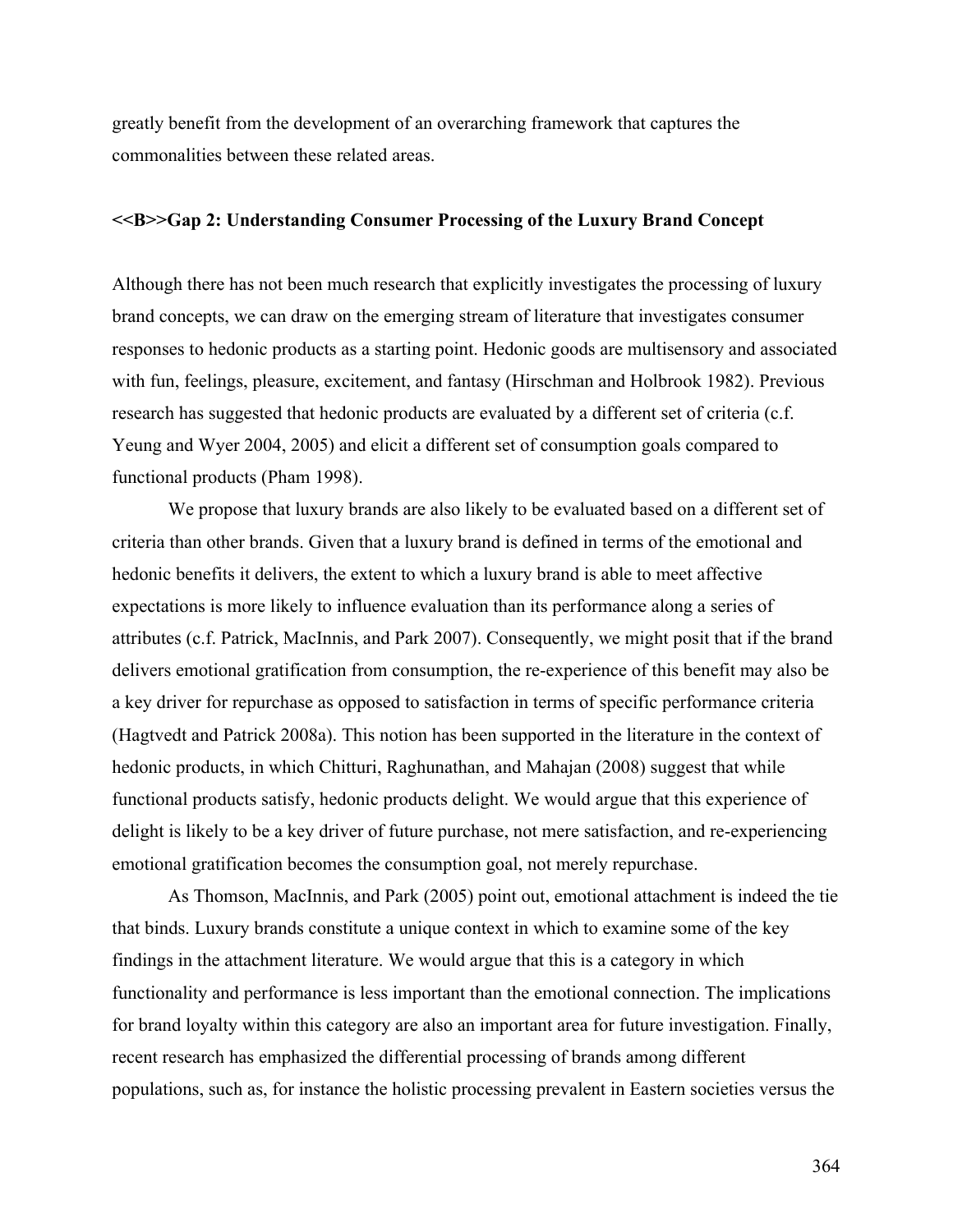analytic processing prevalent in Western societies (Chapter 13). Future research may investigate other cross-cultural differences in the processing of the luxury brand concept.

### **<<B>>Gap 3: Identifying the Benefits and Risks of the Luxury Brand Concept**

Given the recent trends in the marketplace of "trading up" and the emergence of new luxury products in virtually every product category (Silverstein and Fiske 2003), a systematic understanding of the benefits and risks of the luxury brand concept as conceptualized here is needed. Based on the earlier discussion, the hedonic properties inherent in a luxury proposition represent benefits for the luxury brand that merit further investigation. After all, hedonic benefits are desirable in and of themselves, with the implications this has for brand and brand extension evaluations, attachment to the brand, purchase behavior, and so on. For instance, this aspect of hedonism implies that a luxury brand is inherently desirable, that luxury brand extensions may be judged on a less strictly rational basis than other brand extensions, that consumer attachment may be easier to achieve with luxury brands, and so on (see also Park, Milberg, and Lawson 1991). Indeed, the centrality of pleasure and emotional connection in the current conceptualization of luxury suggests that the feelings-as-information approach (Schwarz and Clore 1983) may be useful for the investigation of consumer responses to luxury branding (Hagtvedt and Patrick 2008a).

The management of a luxury brand portfolio is also an area in which a great deal of future research might be conducted. The issues of whether a brand should line extend within its category or extend across categories, and the overall impact of the brand on marketing-related criteria such as market share and shareholder value (see Park and Eisingerich 2008), are important for future investigation. Indeed, placing a monetary valuation on the emotional benefits delivered by a brand and translating this emotional brand value into a dollar value is important for future research.

It should also be noted, however, that there may be specific risks inherent in the luxury brand concept. Brand management entails, in part, maintaining consistency and positive brand associations in brand communication (Keller 1993; Park, Jaworski, and MacInnis 1986). The commitment to a specific brand concept entails providing brand cues consistent with that brand concept. For example, cues such as premium pricing and exclusive distribution may be

365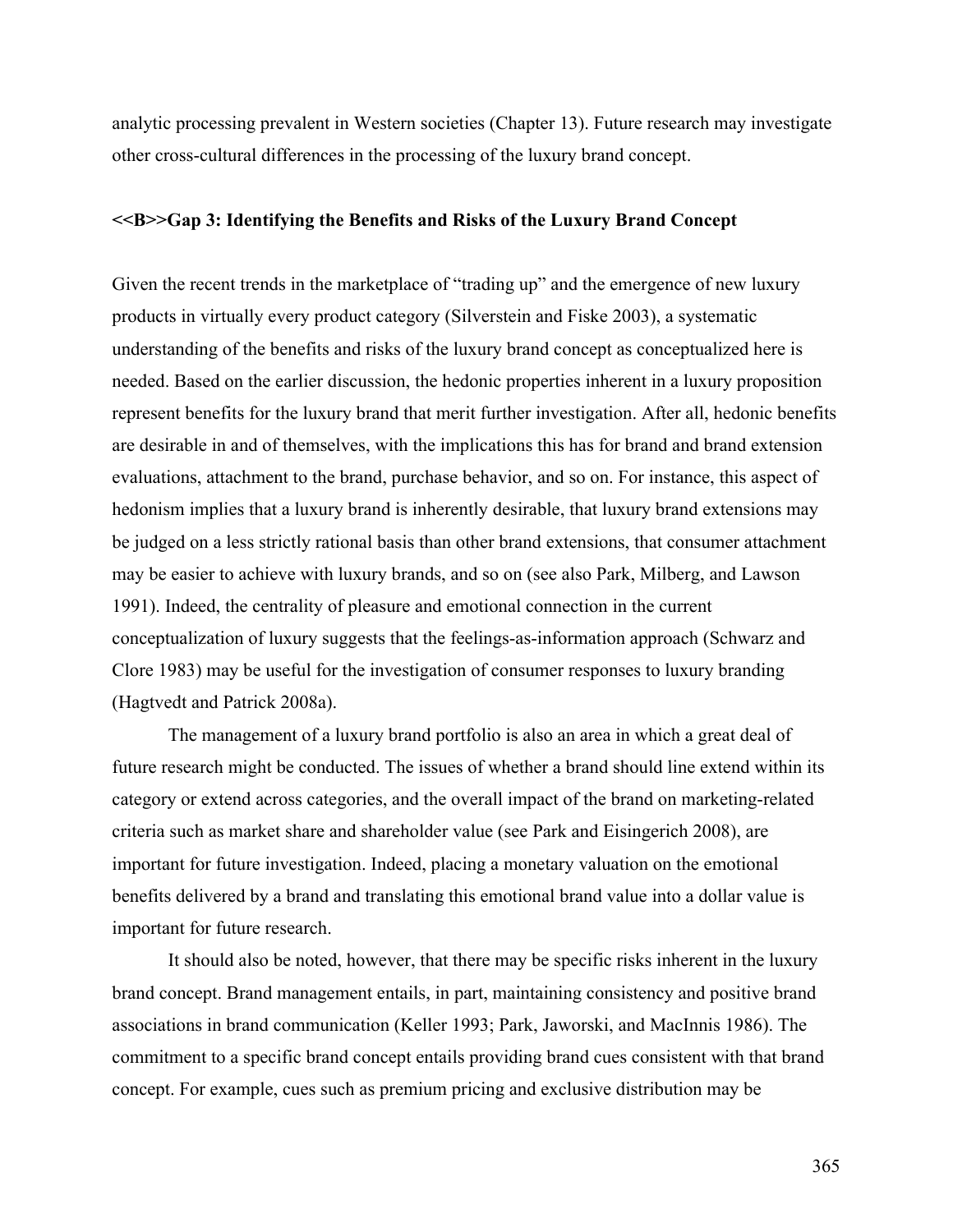considered consistent with a luxury brand concept (Amaldoss and Jain 2005; Silverstein and Fiske 2003). Further, cheap extensions may have an adverse impact on a parent luxury brand (Kirmani, Sood, and Bridges 1999). Research on brand dilution suggests that providing cues that are inconsistent with a brand concept decreases brand evaluation and consequently might have an impact on brand extendibility (Buchanan, Simmons, and Bickart 1999). In fact, even positively valued attributes, if they occur in a product in unexpected combinations, may lead to incoherence and uncertainty, which in turn may have an unfavorable influence on brand evaluation (Kayande et al. 2007).

Based on our assertion that hedonic associations are central to the luxury brand concept, a potential downside to this is that these perceptions are difficult to maintain and have to be carefully managed. Indeed, it seems reasonable that a luxury brand is sensitive to inconsistencies in brand cues, and that a disruption or interference of hedonic perceptions may cause unfavorable consumer evaluations and brand dilution. Further, inconsistencies in brand cues in extension categories are likely to have negative feedback effects on the parent brand.

Similarly, brand evaluation is enhanced by associating the brand with positive brand cues, while it is diminished by associating the brand with negative brand cues (Park et al. 1986). Several brand cues may influence how a brand is evaluated, for instance, advertising images, celebrity endorsement, product packaging, or word-of-mouth. In general, negative information about a product's attributes influences brand perceptions more than positive information does (Herr, Kardes, and Kim 1991) since consumers weigh negative information more heavily than positive information when forming overall brand attitudes (Herr et al. 1991). It seems reasonable that different brand concepts may be differentially sensitive to negative brand cues, and that consumers may be particularly sensitive to negative cues associated with the luxury brand concept, if the evaluation of this brand is based more on a general positive emotional connection than on specific performance criteria.

## **<<A>>CONCLUSIONS**

This chapter gives a brief introduction to recent research pertaining to luxury branding. Indeed, brevity is not difficult to achieve here, because only a few scholars have, as of yet, focused on this area. To better understand the domain of luxury, one might draw on previous research on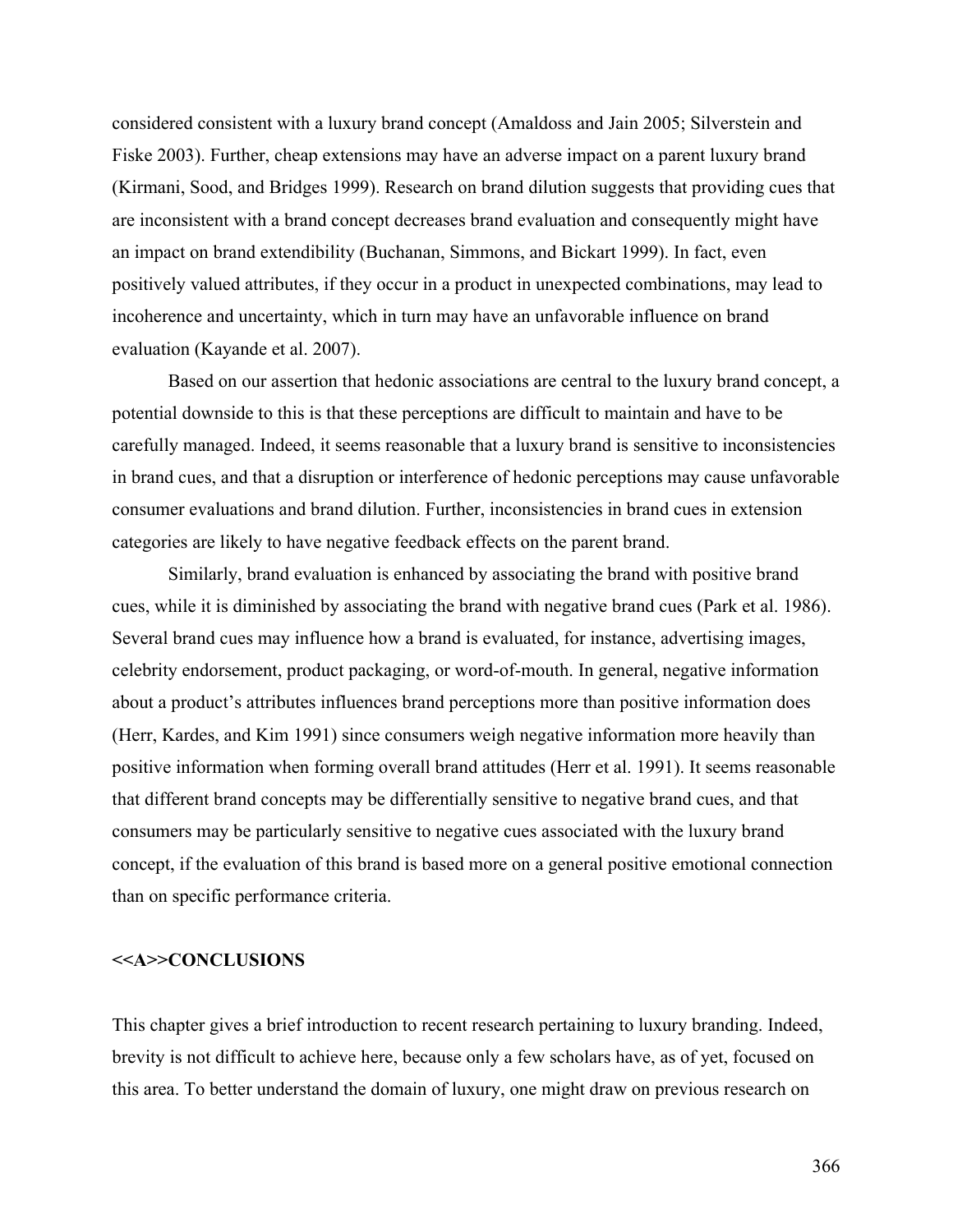prestige, conspicuous consumption, premium products, and so on, but luxury branding also merits a great deal of further attention. In this chapter, we have outlined some of the major issues in most immediate need of further research. Issues thus discussed pertain to the evaluation of luxury brands, processing of luxury brand information, and risks and benefits associated with luxury branding. Future research might also illuminate issues such as the possible moderating role of consumer goals on luxury brand evaluations and purchase intent, or the role of specific emotions in consumer response to luxury branding. Further, in line with recent literature (e.g., Silverstein and Fiske 2003), the current chapter emphasizes the democratization and changing face of the luxury market, with the notion that the luxury concept may apply to virtually any product category. However, future research may investigate whether new luxury and old luxury afford the same experience to consumers, and whether the inclusion of specific product types to a luxury brand may add to or detract from the favorable influence of a luxury brand proposition on, for instance, brand evaluation or purchase intent. Finally, while extant literature highlights cultural differences in the appeal of luxury (Wong and Ahuvia 1998), it seems clear that luxury also has universal appeals. Future research might disentangle cultural influences from biological predispositions in regard to luxury consumption, thus also providing insights for the strategic management of luxury brands across nations and cultures.

### **<<A>>REFERENCES**

- Allsopp, Jamie (2005). "Premium Pricing: Understanding the Value of Premium," *Journal of Revenue and Pricing Management,* 4 (July), 185–194.
- Amaldoss, Wilfred, and Sanjay Jain (2005). "Conspicuous Consumption and Sophisticated Thinking," *Management Science,* 51 (October), 1449–1466.
- Arghavan, Nia, and Judy L. Zaichkowsky (2000). "Do Counterfeits Devalue the Ownership of Luxury Brands?" *Journal of Product and Brand Management,* 9 (7), 485–497.
- Averill, James R., Petra Stanat, and Thomas A. More (1998). "Aesthetics and the Environment," *Review of General Psychology,* 2 (2), 153–174.
- Bearden, William O., and Michael J. Etzel (1982). "Reference Group Influence on Product and Brand Purchase Decisions," *Journal of Consumer Research,* 9 (September), 183–194.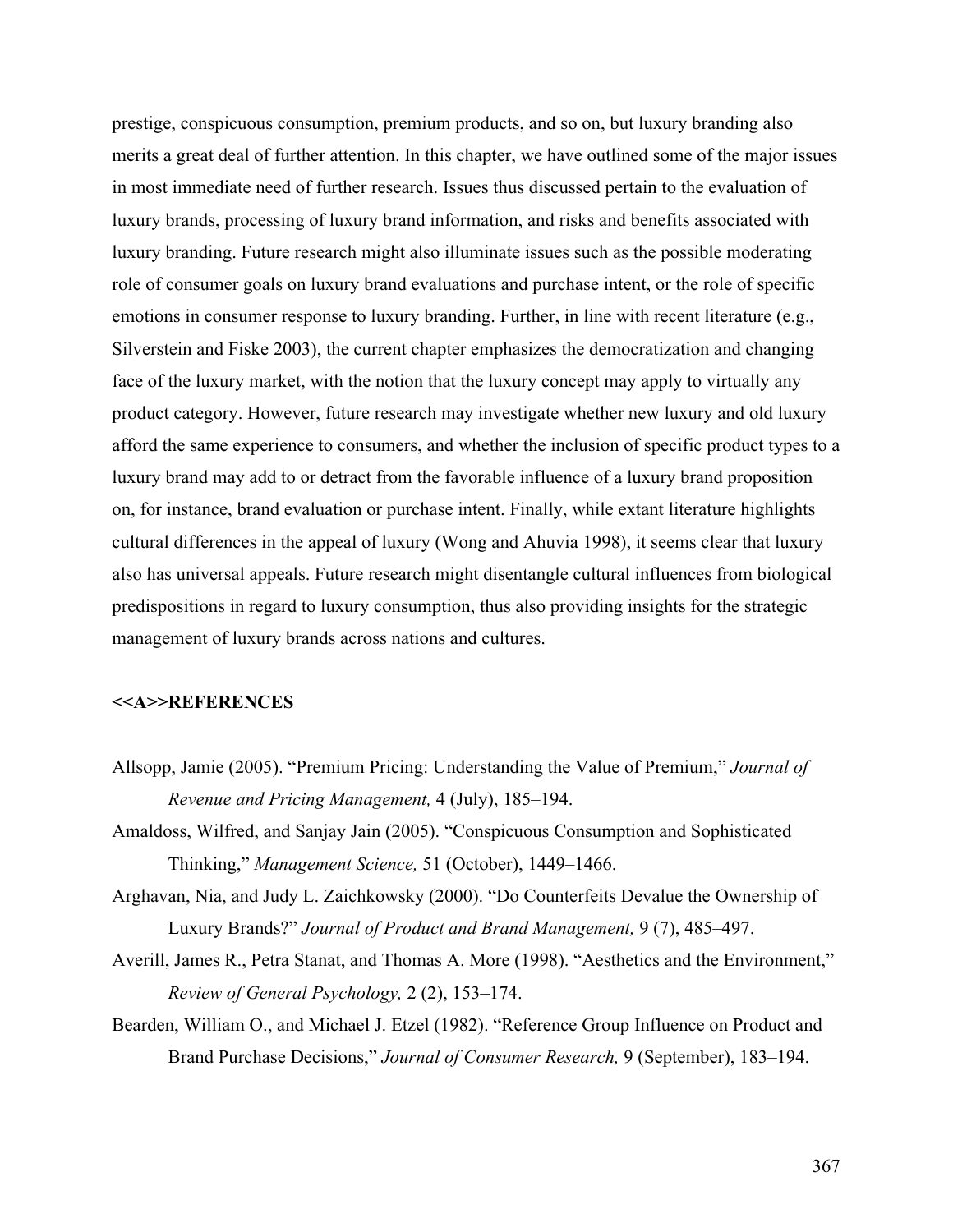- Belk, Russell W. (1988). "Possessions and the Extended Self," *Journal of Consumer Research,* 15 (September), 139–168.
- Berry, Christopher J. (1994). "The Idea of Luxury: A Conceptual and Historical Investigation," Cambridge, UK: Cambridge University Press.
- Buchanan, Lauranne, Carolyn J. Simmons, and Barbara A. Bickart (1999). "Brand Equity Dilution: Retailer Display and Context Brand Effects," *Journal of Marketing Research,* 36 (August), 345–355.
- Chartrand, Tanya L., Joel Huber, Baba Shiv, and Robin J. Tanner (2008). "Nonconscious Goals and Consumer Choice," *Journal of Consumer Research,*35 (August), 189-201.
- Chitturi, Ravindra, Rajagopal Raghunathan, and Vijay Mahajan (2008). "Delight by Design: The Role of Hedonic versus Utilitarian Benefits," *Journal of Marketing,* 72 (May), 48–63.
- Danziger, Pamela N. (2005). *Let Them Eat Cake: Marketing Luxury to the Masses—As well as the Classes.* Chicago, IL: Dearborn Trade Publishing.
- Dissanayake, Ellen (1995). *Homo Aestheticus: Where Art Comes From and Why.* Seattle, WA: University of Washington Press.
- Dubois, Bernard, and Patrick Duquesne (1993). "The Market for Luxury Goods: Income versus Culture," *European Journal of Marketing,* 27 (1), 35–44.
- Dubois, Bernard, and Gilles Laurent (1994). "Attitudes Toward the Concept of Luxury: An Exploratory Analysis," *Asia-Pacific Advances in Consumer Research,* 1 (2), 273–278.
- Dubois, Bernard, and Claire Paternault (1995). "Observations: Understanding the World of International Luxury Brands: The 'Dream Formula,'" *Journal of Advertising Research,* 35 (4), 69–76.
- Frank, Robert H. (1999). *Luxury Fever.* New York, NY: The Free Press.
- Garfein, Richard T. (1987). "Cross-Cultural Perspectives on the Dynamics of Prestige," *Journal of Services Marketing,* 3 (3), 17–33.
- Gentry, James W., Sanjay Putrevu, Clifford Shultz, and S. Commuri (2001). "How Now Ralph Lauren? The Separation of Brand and Product in a Counterfeit Culture," *Advances in Consumer Research,* 28 (1), 258–265.
- Hagtvedt, Henrik, and Vanessa M. Patrick (2008a). "The Broad Embrace of Luxury: Hedonic Potential as a Driver of Brand Extendibility." Working paper, University of Georgia.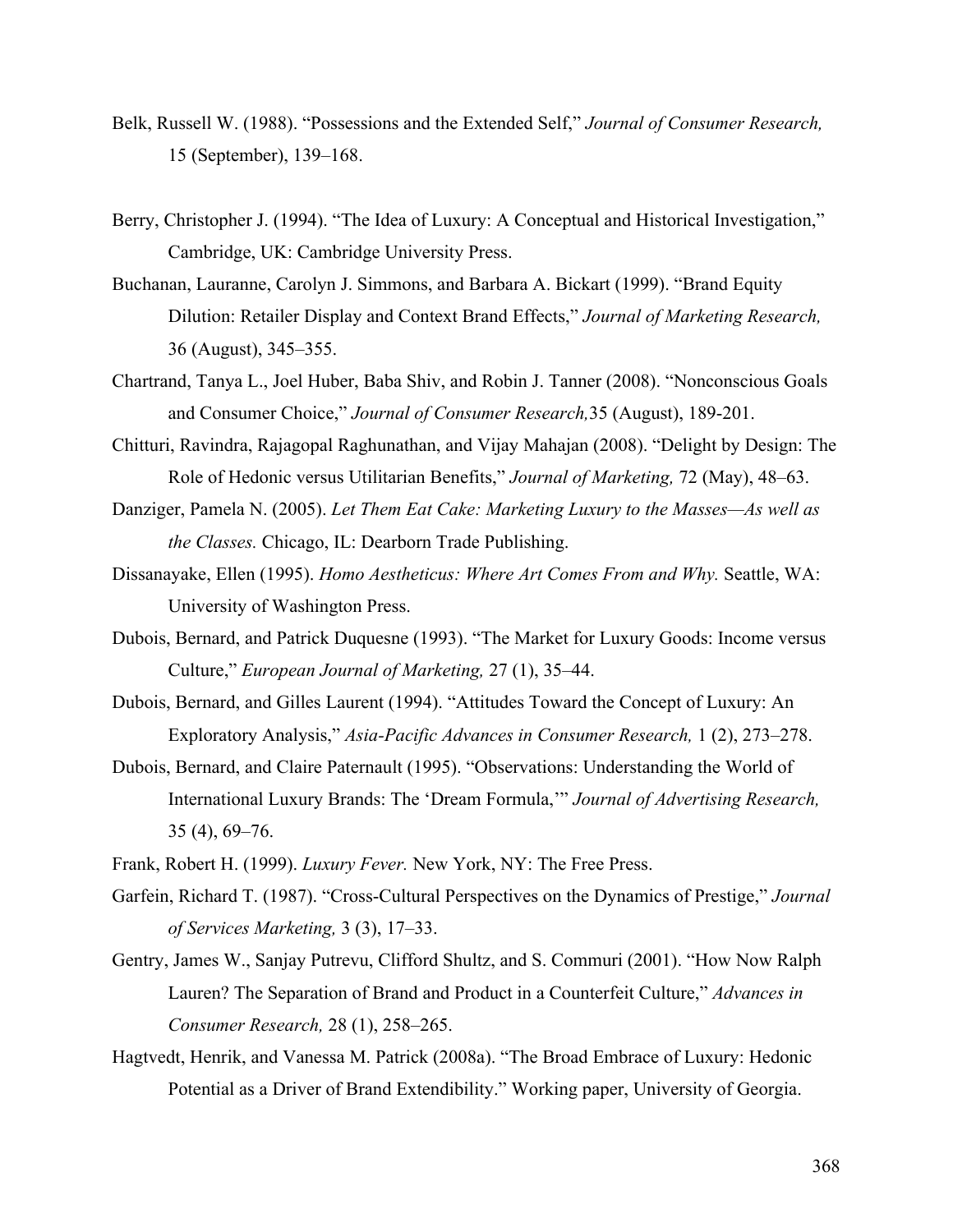– (2008b). "Art Infusion: The Influence of Visual Art on the Perception and Evaluation of Consumer Products," *Journal of Marketing Research,* 45 (June), 379–389.

- Herr, Paul M., Frank R. Kardes, and John Kim (1991). "Effects of Word-of-Mouth and Product-Attribute Information on Persuasion: An Accessibility-Diagnosticity Perspective," *Journal of Consumer Research,* 17 (March), 454–462.
- Higgins, E. Tory (1997). "Beyond Pleasure and Pain," *American Psychologist,* 52 (December), 1280–1300.
- Hirschman, Elizabeth C. (1983). "Aesthetics, Ideologies and the Limits of the Marketing Concept," *Journal of Marketing,* 47 (Summer), 45–55.
- Hirschman, Elizabeth C., and Morris B. Holbrook (1982). "Hedonic Consumption: Emerging Concepts, Methods and Propositions," *Journal of Marketing,* 46 (Summer), 92–101.
- Holt, Douglas B. (1995). "How Consumers Consume: A Typology of Consumption Practices," *Journal of Consumer Research,* 22 (June), 1–16.
- Kapferer, Jean-Noel (1997). "Managing Luxury Brands," *Journal of Brand Management,* 4 (4), 251–260.
- Kayande, Ujwal, John H. Roberts, Gary L. Lilien, and Duncan K.H. Fong (2007). "Mapping the Bounds of Incoherence: How Far Can You Go and How Does It Affect Your Brand?" *Marketing Science,* 26 (4), 504–513.
- Keller, Kevin L. (1993). "Conceptualizing, Measuring, and Managing Customer-Based Brand Equity," *Journal of Marketing,* 57 (January), 1–22.
- Kirmani, Amna, Sanjay Sood, and Sheri Bridges (1999). "The Ownership Effect in Consumer Responses to Brand Line Stretches," *Journal of Marketing,* 63 (1), 88–101.
- Kivetz, Ran, and Itamar Simonson (2002). "Self-Control for the Righteous: Toward a Theory of Precommitment to Indulgence," *Journal of Consumer Research,* 29 (September), 199– 217.
- Leibenstein, Harvey (1950). "Bandwagon, Snob, and Veblen Effects in the Theory of Consumers' Demand," *Quarterly Journal of Economics,* 64 (May), 183–207.
- Mandel, Naomi, Petia K. Petrova, and Robert B. Cialdini (2006). "Images of Success and the Preference for Luxury Brands," *Journal of Consumer Psychology,* 16 (1), 57–69.
- Merriam-Webster (2009), "Luxury," http://www.merriam-webster.com/dictionary/luxury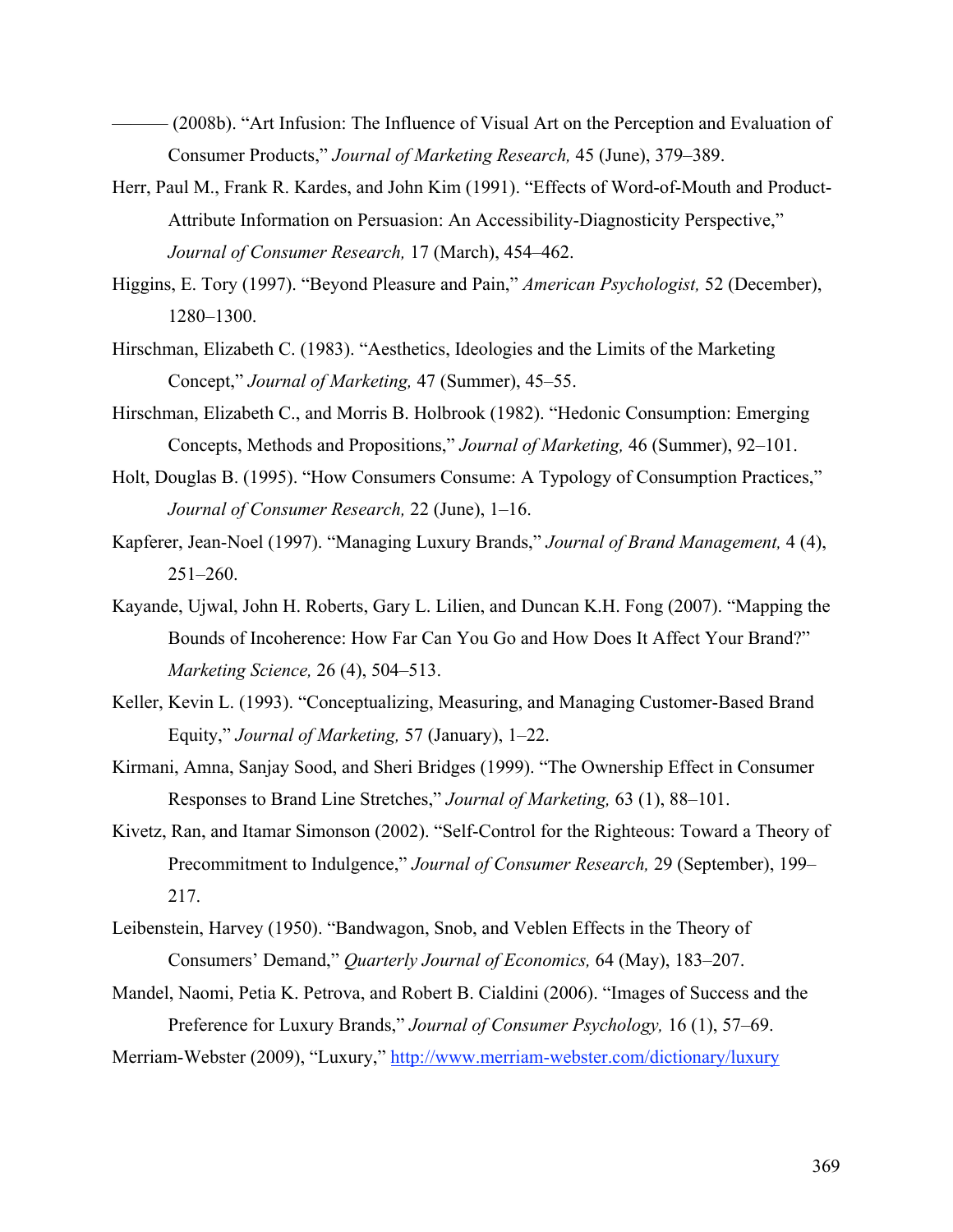- Nueno, Jose Luis, and John A. Quelch (1998). "The Mass Marketing of Luxury," *Business Horizons,* 41 (November/December), 61–68.
- O'Cass, Aron, and Hmily Frost (2002). "Status Brands: Examining the Effects of Non-Product-Related Brand Associations on Status and Conspicuous Consumption," *Journal of Product and Brand Management,* 11 (2), 67–88.
- Park, C. Whan, and Andreas B. Eisingerich (2008). "Managing a Brand's Extension Portfolio for Market Share Leadership and Shareholder Value." Working paper, University of Southern California.
- Park, C. Whan, Bernard J. Jaworski, and Deborah J. MacInnis (1986). "Strategic Brand Concept-Image Management," *Journal of Marketing,* 50 (October), 135–145.
- Park, C. Whan, Sandra Milberg, and Robert Lawson (1991). "Evaluation of Brand Extensions: The Role of Product Feature Similarity and Brand Concept Consistency," *Journal of Consumer Research,* 18 (September), 185–193.
- Patrick, Vanessa M., Deborah J. MacInnis and C. Whan Park (2007). "Not as Happy as I Thought I'd Be: Affective Misforecasting and Product Evaluations," *Journal of Consumer Research,* 33 (4), 479–490*.*
- Pham, Michel Tuan (1998). "Representativeness, Relevance, and the Use of Feelings in Decision Making," *Journal of Consumer Research,* 25 (September), 144–159.
- Phau, Ian, and Gerard Prendergast (2000). "Consuming Luxury Brands: The Relevance of the 'Rarity Principle,'" *Journal of Brand Management,* 7 (5), 366–75.
- Quelch, John A. (1987). "Marketing the Premium Product," *Business Horizons,* 30 (3), 38–45.
- Rust, Roland T., Christine Moorman, and Peter R. Dickson (2002). "Getting Return on Quality: Revenue Expansion, Cost Reduction, or Both?" *Journal of Marketing,* 66 (October), 7– 24.
- Schwartz, John (2002). "Supersize American Dream: Expensive? I'll Take It," *The New York Times,* December 16, 8.
- Schwarz, Norbert, and Gerald L. Clore (1983). "How Do I Feel About It? Informative Functions of Affective States." In *Affect, Cognition and Social Behavior*, ed. K. Fiedler and J.P. Forgas. Tonront: Hogrefe International, 44–62.